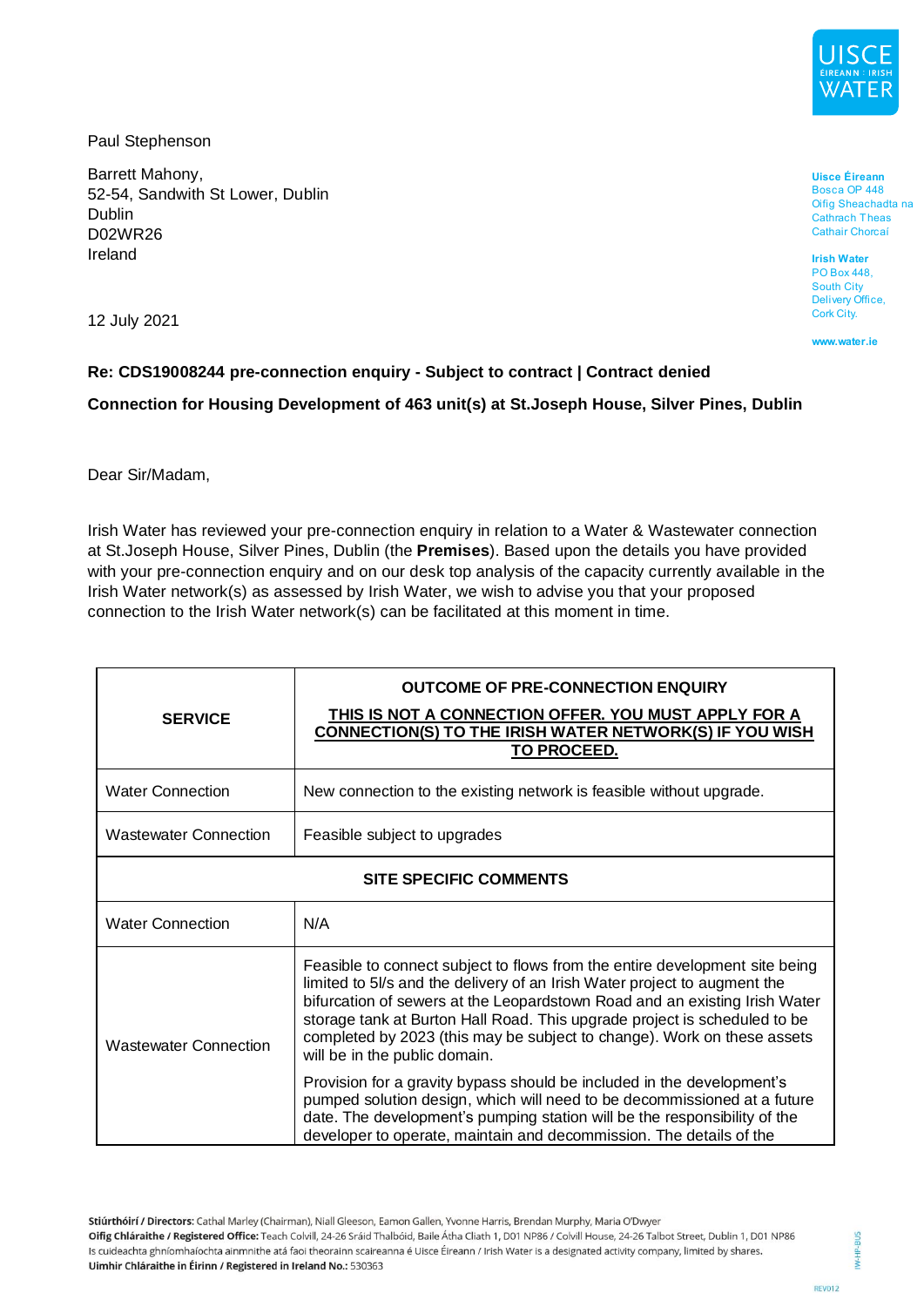|                                                                                                           | pumping station, operational requirements and bypass will be subject to any<br>future Connection Agreement for the development.                                                                                                                                                                                                                                                                              |
|-----------------------------------------------------------------------------------------------------------|--------------------------------------------------------------------------------------------------------------------------------------------------------------------------------------------------------------------------------------------------------------------------------------------------------------------------------------------------------------------------------------------------------------|
|                                                                                                           | The connection point is to the Silver Pines estate and the network west of<br>the development site.                                                                                                                                                                                                                                                                                                          |
| <b>Strategic Housing</b><br>Development                                                                   | Irish Water notes that the scale of this development dictates that it is subject<br>to the Strategic Housing Development planning process. In advance of<br>submitting your full application to An Bord Pleanala for assessment, you<br>must have reviewed this development with Irish Water and received a<br>Statement of Design Acceptance in relation to the layout of water and<br>wastewater services. |
| The design and construction of the Water & Wastewater pipes and related infrastructure to be installed in |                                                                                                                                                                                                                                                                                                                                                                                                              |

this development shall comply with the Irish Water Connections and Developer Services Standard Details and Codes of Practice that are available on the Irish Water website. Irish Water reserves the right to supplement these requirements with Codes of Practice and these will be issued with the connection agreement.

# **The map included below outlines the current Irish Water infrastructure adjacent to your site:**

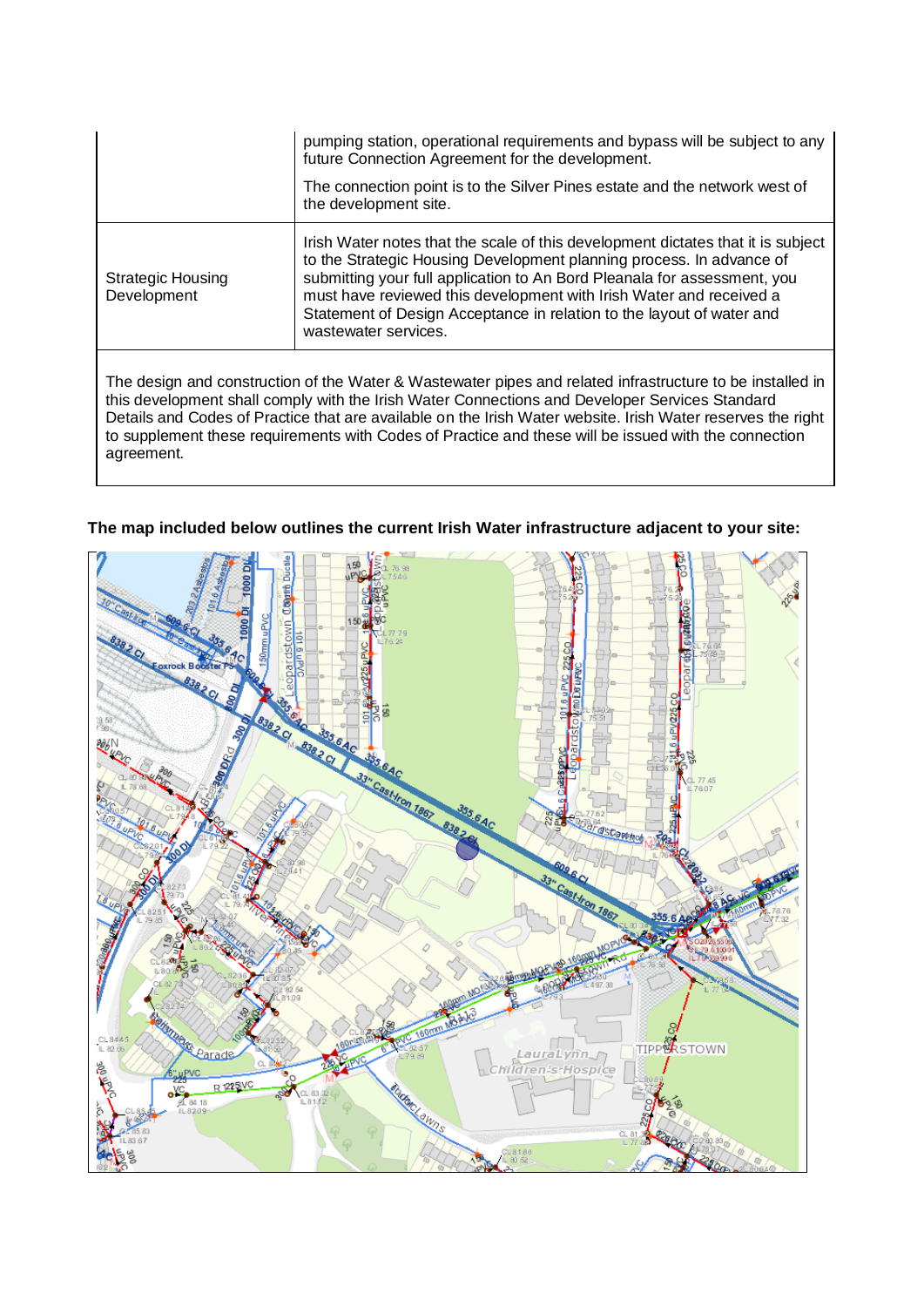Reproduced from the Ordnance Survey of Ireland by Permission of the Government. License No. 3-3-34

Whilst every care has been taken in its compilation Irish Water gives this information as to the position of its underground network as a general guide only on the strict understanding that it is based on the best available information provided by each Local Authority in Ireland to Irish Water. Irish Water can assume no responsibility for and give no guarantees, undertakings or warranties concerning the accuracy, completeness or up to date nature of the information provided and does not accept any liability whatsoever arising from any errors or omissions. This information should not be relied upon in the event of excavations or any other works being carried out in the vicinity of the Irish Water underground network. The onus is on the parties carrying out excavations or any other works to ensure the exact location of the Irish Water underground network is identified prior to excavations or any other works being carried out. Service connection pipes are not generally shown but their presence should be anticipated.

#### **General Notes:**

- 1) The initial assessment referred to above is carried out taking into account water demand and wastewater discharge volumes and infrastructure details on the date of the assessment. **The availability of capacity may change at any date after this assessment.**
- 2) This feedback does not constitute a contract in whole or in part to provide a connection to any Irish Water infrastructure. All feasibility assessments are subject to the constraints of the Irish Water Capital Investment Plan.
- 3) The feedback provided is subject to a Connection Agreement/contract being signed at a later date.
- 4) A Connection Agreement will be required to commencing the connection works associated with the enquiry this can be applied for at<https://www.water.ie/connections/get-connected/>
- 5) A Connection Agreement cannot be issued until all statutory approvals are successfully in place.
- 6) Irish Water Connection Policy/ Charges can be found at <https://www.water.ie/connections/information/connection-charges/>
- 7) Please note the Confirmation of Feasibility does not extend to your fire flow requirements.
- 8) Irish Water is not responsible for the management or disposal of storm water or ground waters. You are advised to contact the relevant Local Authority to discuss the management or disposal of proposed storm water or ground water discharges
- 9) To access Irish Water Maps email [datarequests@water.ie](mailto:datarequests@water.ie)
- 10) All works to the Irish Water infrastructure, including works in the Public Space, shall have to be carried out by Irish Water.

If you have any further questions, please contact Marko Komso from the design team on 022 54611 or email mkomso@water.ie For further information, visit **www.water.ie/connections.**

Yours sincerely,

Monne Hassis

**Yvonne Harris Head of Customer Operations**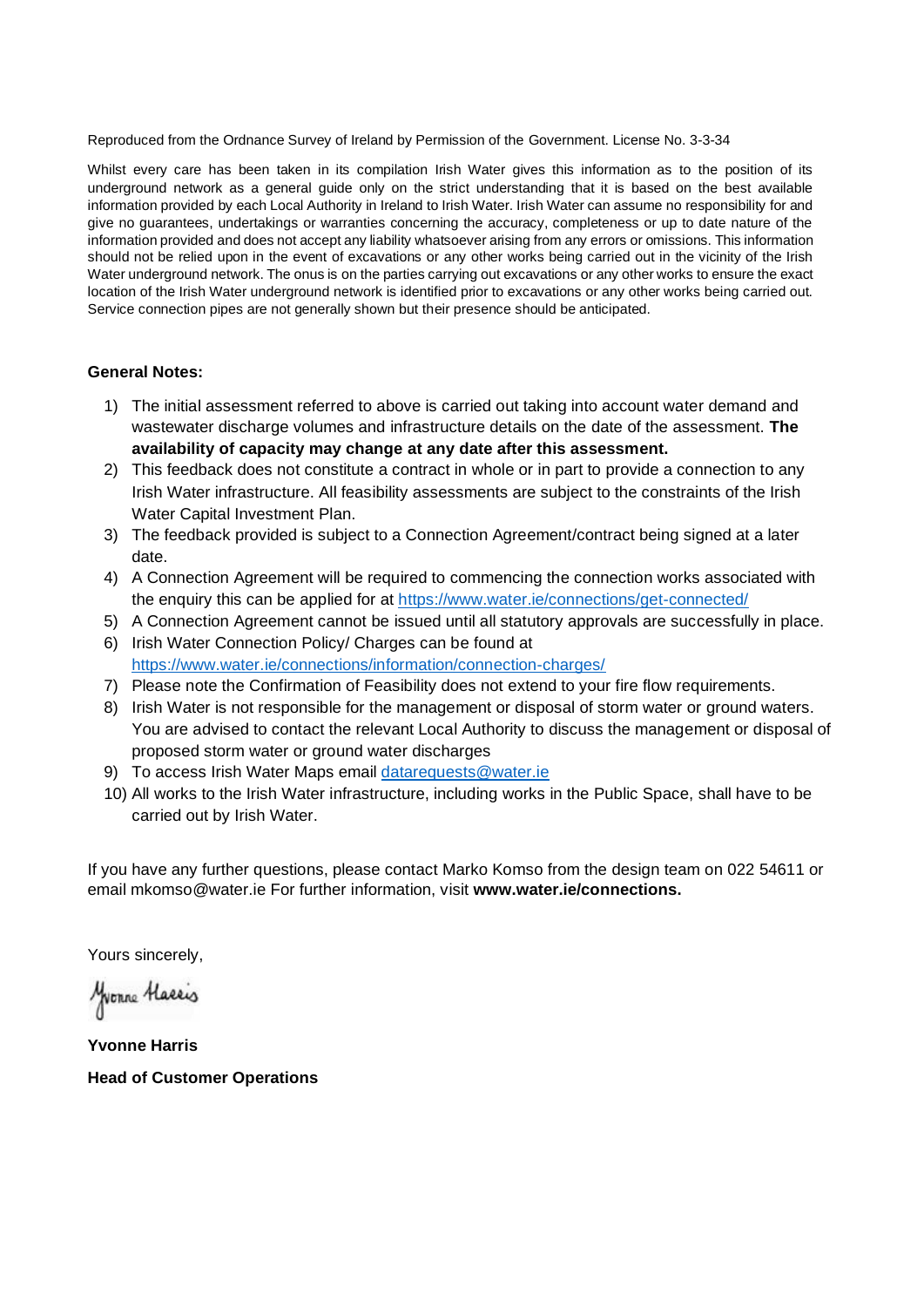

Paul Stephenson Barrett Mahony, 52-54, Sandwith St Lower, Dublin D02WR26 Dublin Ireland

**Uisce Éireann** Bosca OP 448 Oifig Sheachadta na Cathrach Theas Cathair Chorcal

**Irish Water** PO Boy 448 South City Delivery Office, Cork City.

www.water.ie

10 June 2021

## **Re: Design Submission for St.Joseph House, Silver Pines, Dublin (the "Development") (the "Design Submission") / Connection Reference No: CDS19008244**

Dear Paul Stephenson,

Many thanks for your recent Design Submission.

We have reviewed your proposal for the connection(s) at the Development. Based on the information provided, which included the documents outlined in Appendix A to this letter, Irish Water has no objection to your proposals.

This letter does not constitute an offer, in whole or in part, to provide a connection to any Irish Water infrastructure. Before you can connect to our network you must sign a connection agreement with Irish Water. This can be applied for by completing the connection application form at [www.water.ie/connections.](http://www.water.ie/connections) Irish Water's current charges for water and wastewater connections are set out in the Water Charges Plan as approved by the Commission for Regulation of Utilities (CRU)[\(https://www.cru.ie/document\\_group/irish-waters-water-charges](https://www.cru.ie/document_group/irish-waters-water-charges-plan-2018/)[plan-2018/\)](https://www.cru.ie/document_group/irish-waters-water-charges-plan-2018/).

You the Customer (including any designers/contractors or other related parties appointed by you) is entirely responsible for the design and construction of all water and/or wastewater infrastructure within the Development which is necessary to facilitate connection(s) from the boundary of the Development to Irish Water's network(s) (the "**Self-Lay Works**"), as reflected in your Design Submission. Acceptance of the Design Submission by Irish Water does not, in any way, render Irish Water liable for any elements of the design and/or construction of the Self-Lay Works.

If you have any further questions, please contact your Irish Water representative: Name: Alvaro Garcia Email: agarcia@water.ie

Yours sincerely,

Monne Hassis

**Yvonne Harris Head of Customer Operations**

Stiúrthóirí / Directors: Cathal Marley (Chairman), Niall Gleeson, Eamon Gallen, Yvonne Harris, Brendan Murphy, Maria O'Dwyer Oifig Chláraithe / Registered Office: Teach Colvill, 24-26 Sráid Thalbóid, Baile Átha Cliath 1, D01 NP86 / Colvill House, 24-26 Talbot Street, Dublin 1, D01 NP86 Is cuideachta ghníomhaíochta ainmnithe atá faoi theorainn scaireanna é Uisce Éireann / Irish Water is a designated activity company, limited by shares. Uimhir Chláraithe in Éirinn / Registered in Ireland No.: 530363

S